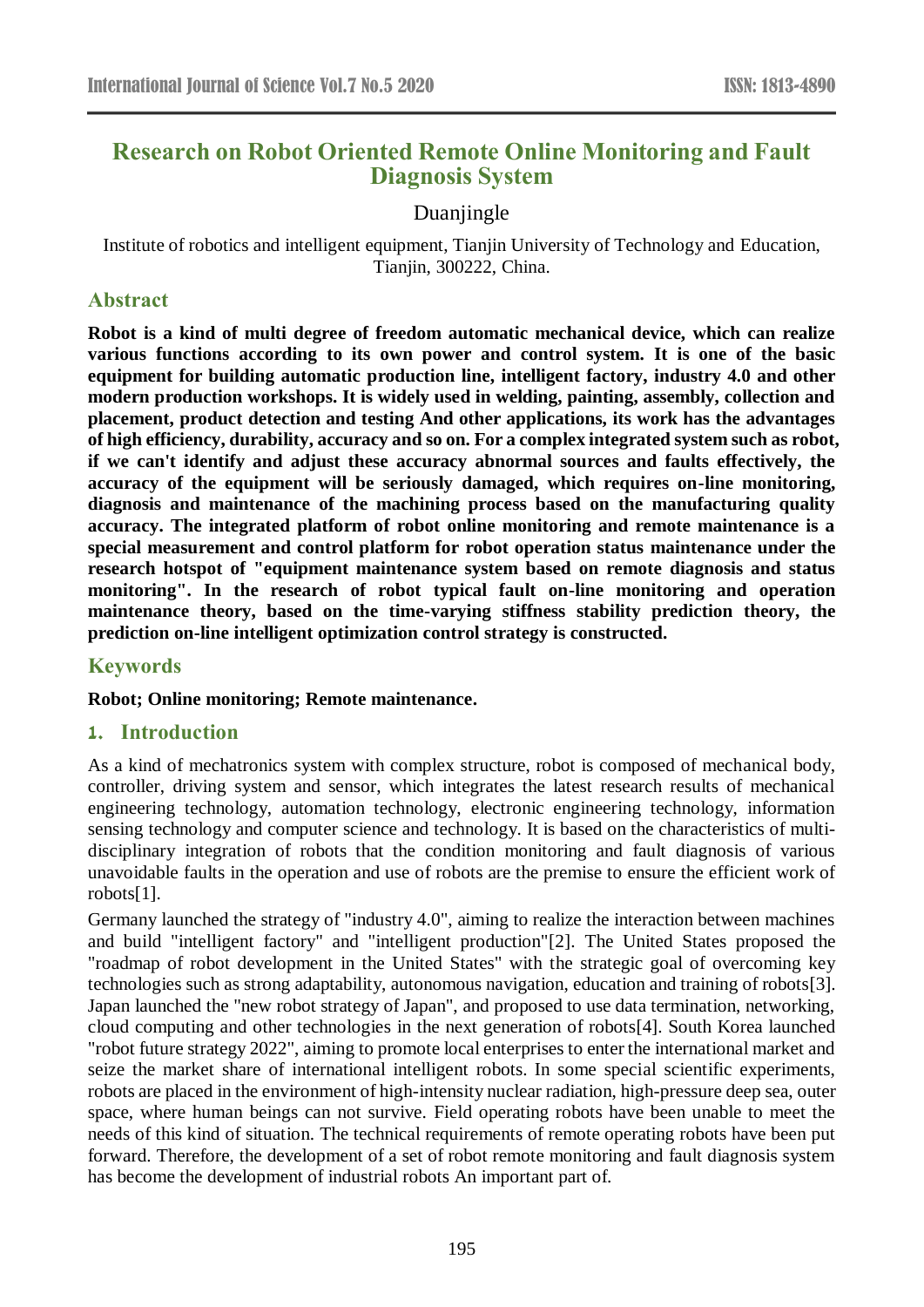A series of advanced technologies, such as robot remote management, remote monitoring, remote expert diagnosis and so on, have been developed based on the network to realize the information exchange, diagnosis and maintenance of machining state with robot as the monitoring node[5]. The existing robot on-line monitoring and remote maintenance systems (such as abb, Everett, etc.) are based on self diagnosis and on-line monitoring of electrical information such as electromechanical system, PLC, position servo unit, other external devices connected to the actuator, so as to realize the fault identification of the robot. Due to the existence of technical barriers, it is impossible to promote technology on the open control system. In addition, in practical application, there are a lot of factors that affect the machining accuracy of the robot, such as the running state fault of the robot (such as the main board fault, photosensitive module fault, program running disorder, etc.) and the mechanical fault (such as the error is too large, mechanical fault, etc.), only the on-line monitoring, self diagnosis and remote maintenance functions of the mechanical and electrical system are used, so the above fault conditions cannot be refined A definite diagnosis. To build an online monitoring and remote maintenance system based on the network framework for the above fault information, to realize the centralized management and analysis of the operation status data of key equipment, diagnostic experts no longer spend a lot of time on various industrial sites, which will greatly improve the working efficiency of fault diagnosis, in order to fully grasp the operation status of the robot and realize the machine based on the manufacturing quality accuracy It provides a platform for engineering application. Furthermore, in view of the non-linear and complex influence factors of the physical state information such as robot running faults, the theory and method of accurate and rapid identification and intelligent maintenance strategy of various kinds of fault information are studied on this platform to ensure the high-precision and efficient operation of the robot.

Development of robot remote monitoring and maintenance system: Based on the remote diagnosis software interface of dh5936 online monitoring and acquisition system, the software development of remote online monitoring, fault diagnosis and maintenance system based on the typical fault diagnosis function of Visual  $C + +$  robot is carried out to realize the remote data acquisition control and data display of robot online monitoring unit. Build a remote maintenance system for robot fault monitoring and management under the network architecture, so that the equipment monitoring personnel in the remote monitoring center can run the client on the PC, control and diagnose the operation status of the equipment, and build an online robot monitoring and maintenance implementation strategy and integrated solution under the Internet architecture. Among them, the architecture of the robot dedicated online monitoring and remote maintenance system based on dh5936 online monitoring system is shown in Figure 1.



196 Fig. 1 Schematic diagram of Architecture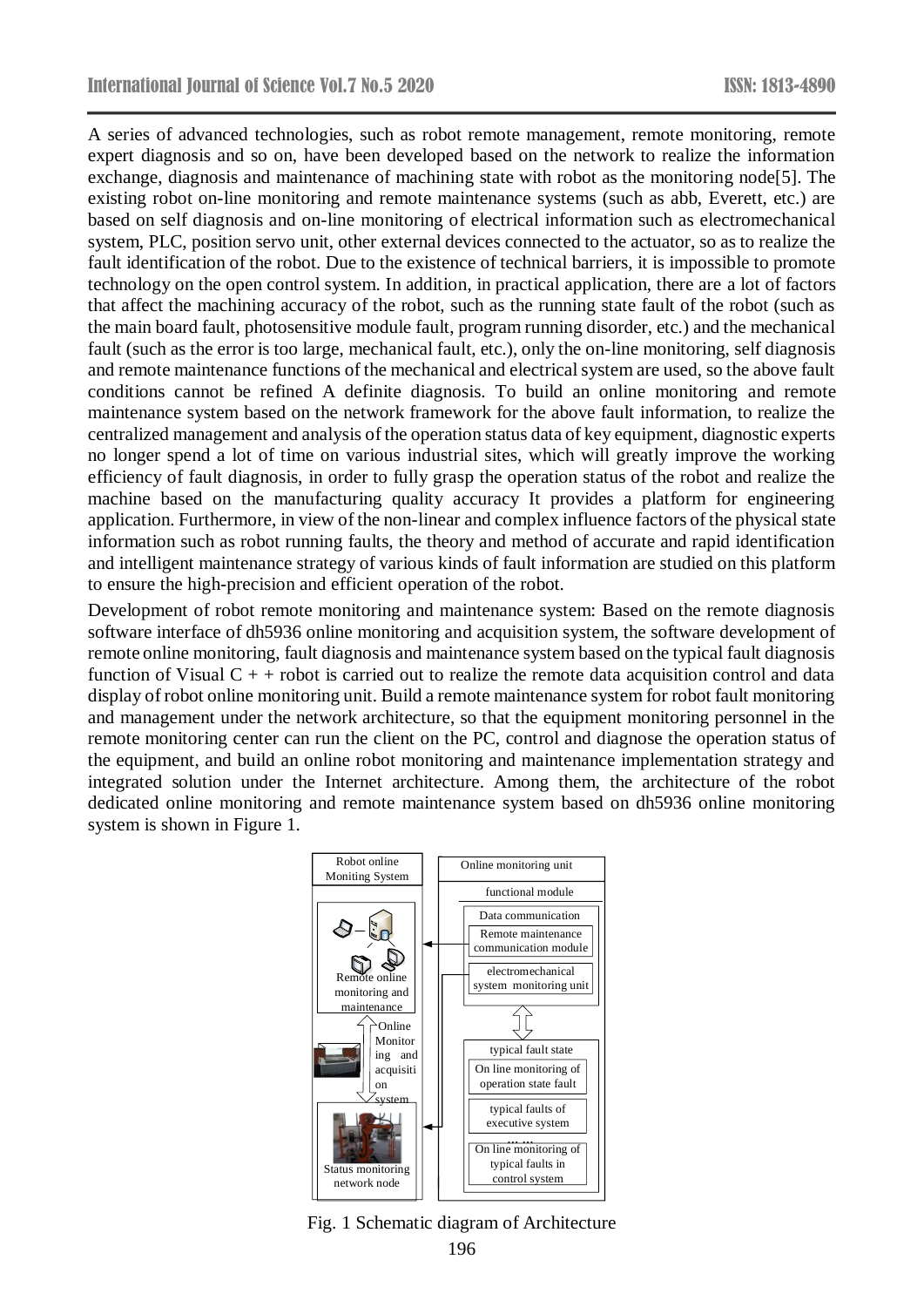### **2. Architecture development**

The architecture of multi robot remote monitoring system is the structure of how to connect individuals for diagnosis in order to achieve the predetermined behavior. It represents the long-term and static relationship mode of knowledge, information, control and other aspects among the elements in the system, and defines the responsibilities that each individual needs to perform in the system from a global perspective, that is, roles. Each robot can get a high-level view about the whole behavior of the system through the system architecture knowledge, which helps to guide the local control to achieve cooperation and enhance the global consistency of the system. Two point one control mode

#### **2.1 Control Mode**

The control methods of robot remote control system mainly include direct control, monitoring control and sharing control. Under direct control, the operator directly controls the remote robot with the help of predictive display technology and time-delay force feedback technology. In the way of monitoring and control, it mainly depends on the autonomous ability of the robot, excluding the time delay from the bottom control loop, and the operator can intervene the movement of the robot at any time as a part of the closed loop. According to the complementarity between the direct control and the monitoring control, the shared control method adopts the method of developing the advantages and avoiding the disadvantages, which not only allows the operator to directly operate and play his judgment and decision-making ability, but also ensures the robot has a certain degree of local autonomy.

At present, the robot is not completely autonomous, so the real-time monitoring of the whole system is necessary. There are two main functions of this layer. One is to provide the operator with the motion state information of multiple robots, including the internal and external sensor information, video information, and fault diagnosis information. When the unforeseen situation of the system makes the coordination control layer and the behavior control layer unable to solve, the system monitoring personnel can deal with exceptions, conflicts and deadlocks, for example, it can make the robot stop moving or return to its original position immediately. Second, through human-computer interaction, to establish the task model needed by users, and then to refine and decompose the task to determine each specific robot sub task in the system. This layer is divided into 8 functional modules as shown in Figure 2. The main functions of each module are as follows.



Fig. 2 Monitoring and diagnosis laye

1. Human computer interaction module. Receive the operator's command and indicate the system's conditions, and carry out some of the system's Basic information configuration (e.g. selection of interpolation method for each joint).

2. Task planning module. The system adopts the centralized task allocation method, and the task planning module is used to store.Bidding tasks from users are decomposed by certain ways based on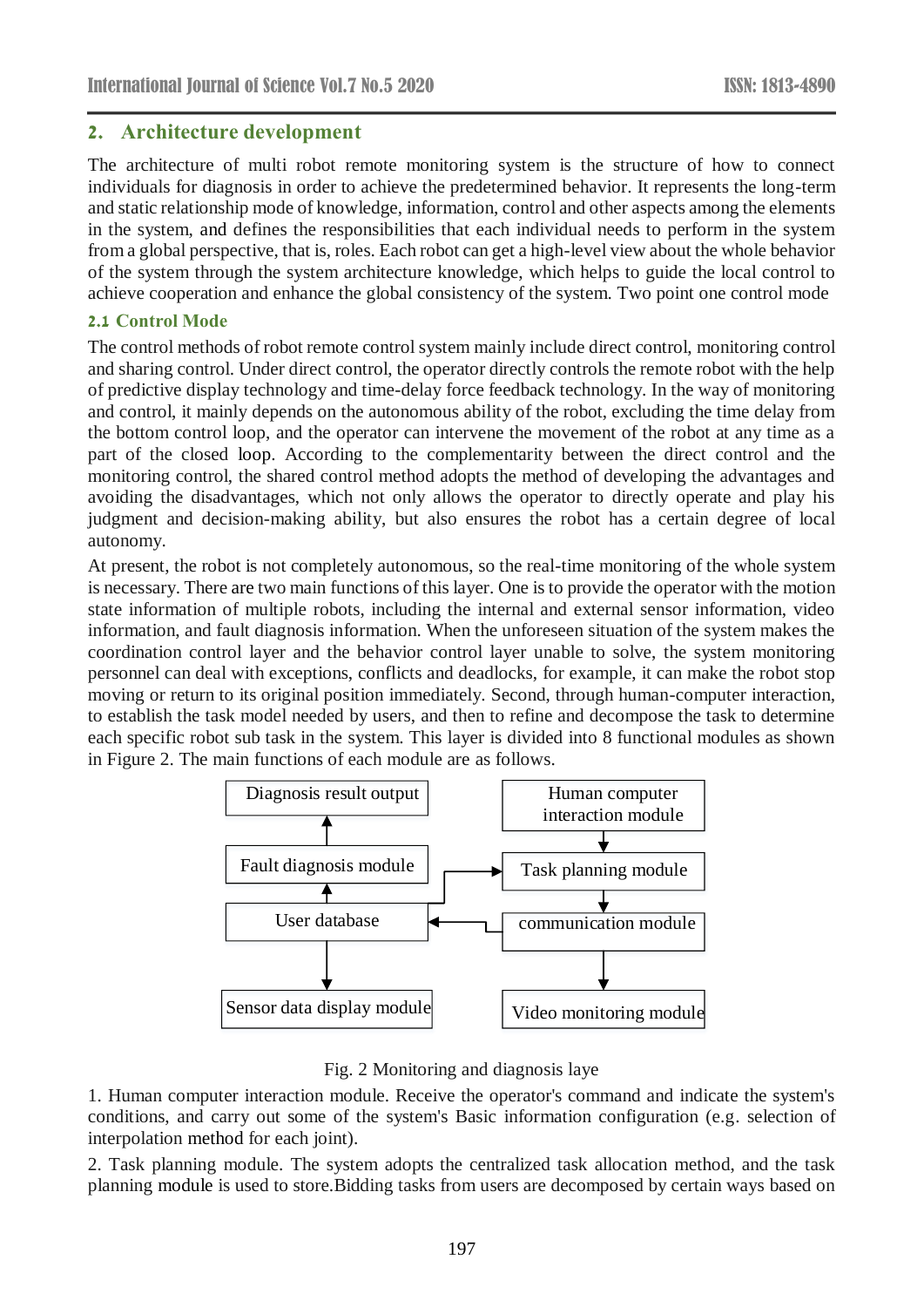negotiation strategy and negotiation, The protocol realizes the dynamic assignment of tasks among robots, and sends the decomposed tasks to the communication module in a certain way.

3. Communication module. Information transmission between the monitoring terminal and each robot server is realized, including sub task assignment information, sensor information, video image, etc.

4 a user database. Including system status, user operation command, robot motion record and image record Record, sensor data, fault diagnosis results, etc.

5. Fault diagnosis module. Through a certain algorithm, real-time analysis of the sensor information on the robot can determine whether the robot has a failure. If there is a failure, give the failure type, and put forward suggestions to solve the failure

The fault diagnosis result is sent to the fault display module.

6. Sensor data display. Put the sensor data of the remote robot end in the form of curve or number Real time display.

7. Video monitoring module. The video information of each robot is decompressed and displayed in the remote monitoring terminal.

8. Fault display and alarm module. Display the diagnosis result of the fault diagnosis module and give it when there is a fault alarm signal and display suggestions for troubleshooting.

#### **3. The development of software platform of robot remote monitoring and fault maintenance system based on Network**

#### **3.1 Software Development**

On the basis of the hardware platform,  $VC +$  + language is used to program the remote monitoring and coordinated control of the two arms. According to the existing personnel and technical conditions, purchase dh5936 online monitoring and acquisition system, network cable interface data acquisition card, 8-Channel signal conditioning module and industrial control main board, and build the hardware module of robot online monitoring system. Focus on the development of acquisition card drive application and online monitoring software function, complete the function of remote maintenance node, and provide the basis for the development of remote online monitoring and maintenance system. Based on the software interface provided by dh5936 online monitoring and acquisition system, the robot remote online monitoring and maintenance system is developed by  $VC + +$ , and the remote control function is mainly developed. The software is developed by the network driver provided by the data acquisition card, so as to realize the data acquisition control and corresponding monitoring and maintenance of specific nodes.

#### **3.2 Software Implementation**

The software of multi robot remote monitoring and coordination control system can be divided into client operation software and service,There are two parts in the operation software of the server, the operation software of the server includes three degrees of freedom fixed base robot operation software and six degrees of freedom movable base robot operation software. Remote client operation software includes human-computer interaction module, control instruction module, sensor data display module, and video monitoring module. On the one hand, the server operation software is responsible for communication with remote client, on the other hand, it can also carry out local control and video monitoring for individual robot. Through the operation of the software, users can input the motion parameters and instructions of the robot to control the motion of the remote robot. On the other hand, users can monitor the motion of the remote robot through the sensor curve and video screen.

#### **4. Experimental Verification of Robot Remote Online Monitoring and Maintenance System**

This paper analyzes the typical fault phenomenon and its causes in the process of robot operation, carries out experimental verification on the constructed system platform, and studies the integrated strategy method of online monitoring, prediction and control for the common fault control fault in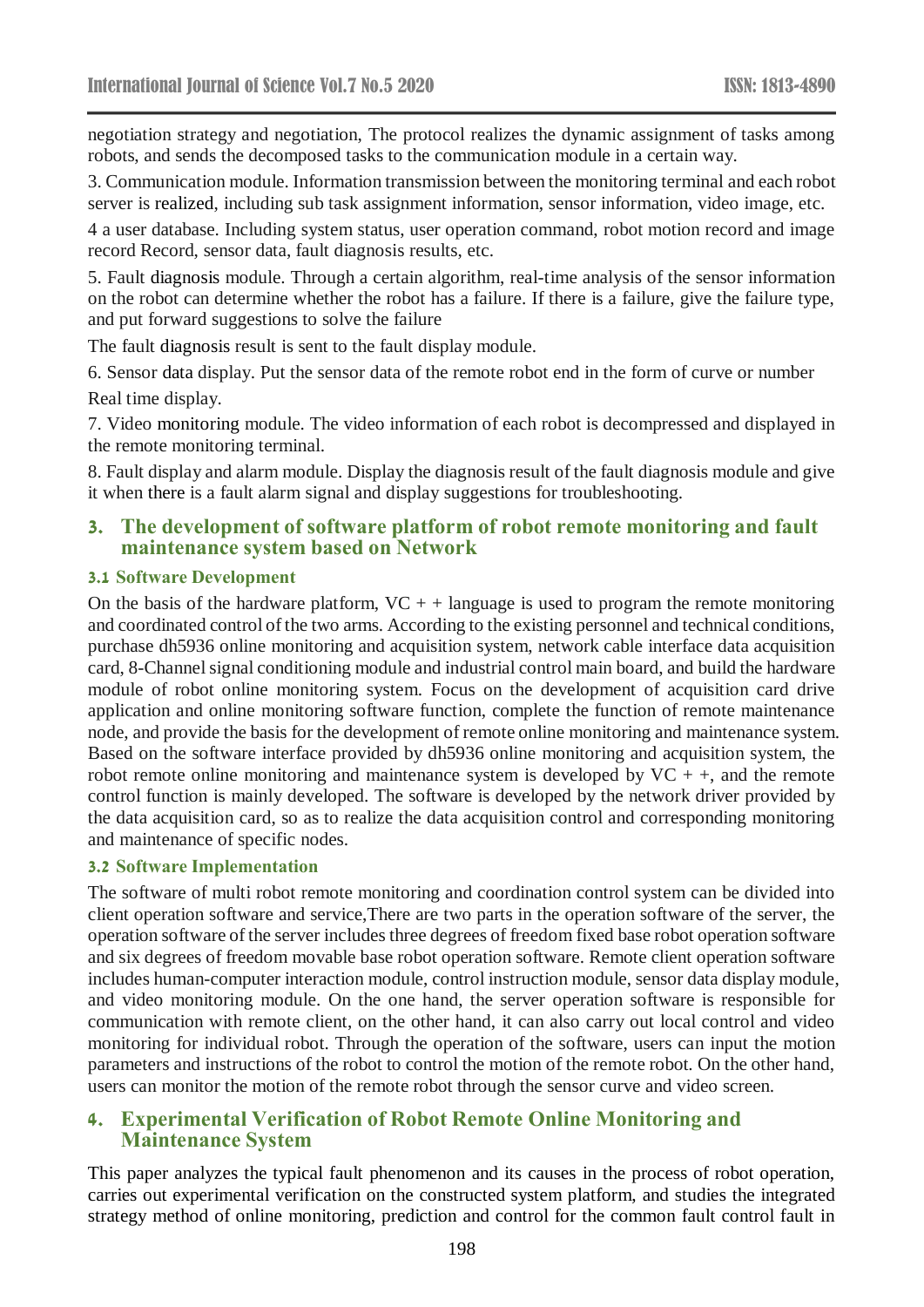operation. The specific implementation process shown in Figure 3 is as follows: the robot equipment collector logs in to the remote fault diagnosis center to set the monitoring task and parameters, communicates with the online monitoring system through the network drive interface of the signal acquisition module, the online monitoring system receives the measurement point and setting task, and carries out the online of key functional components through various sensors preset on the robot Monitoring and signal acquisition, data communication between the collected signal and the remote fault diagnosis center through the network drive interface uploaded by the data, real-time display, analysis and fault diagnosis of the signal by the collector and fault diagnosis expert in the remote fault diagnosis center, generation of fault report from the fault diagnosis conclusion and storage in the server through the remote fault diagnosis center Transmit the report file down with the data communication module of the online monitoring system, read and display the diagnosis report sent down to the online monitoring system, and repair the CNC machine according to the instructions. Through the implementation of the process, the applicability of the online monitoring and fault diagnosis system is verified.



Fig. 3 specific implementation process

### **5. Conclusion**

More and more network communication technology has been applied to people's production and life, and the reliability and stability of communication has been enhanced, which provides the basis for the development of robot remote monitoring and maintenance coordination control system based on network. This paper mainly studies the remote control of robot system in the network environment, the transmission of sensor data and video data, and the experimental verification of two existing robots in the laboratory.

The main work and achievements of this paper include the following:

1. Analyze and design the hierarchical system of multi robot remote monitoring and coordination control system based on Network

The corresponding physical platform is built by using the three degree of freedom manipulator and the six degree of freedom manipulator with movable base.

2. In the multi robot remote monitoring system, the operator is far away from the robot server and communication belt. Due to the wide limitation, the signal transmission delay between them becomes a prominent problem that affects the work of multi robot remote monitoring system. This delay will